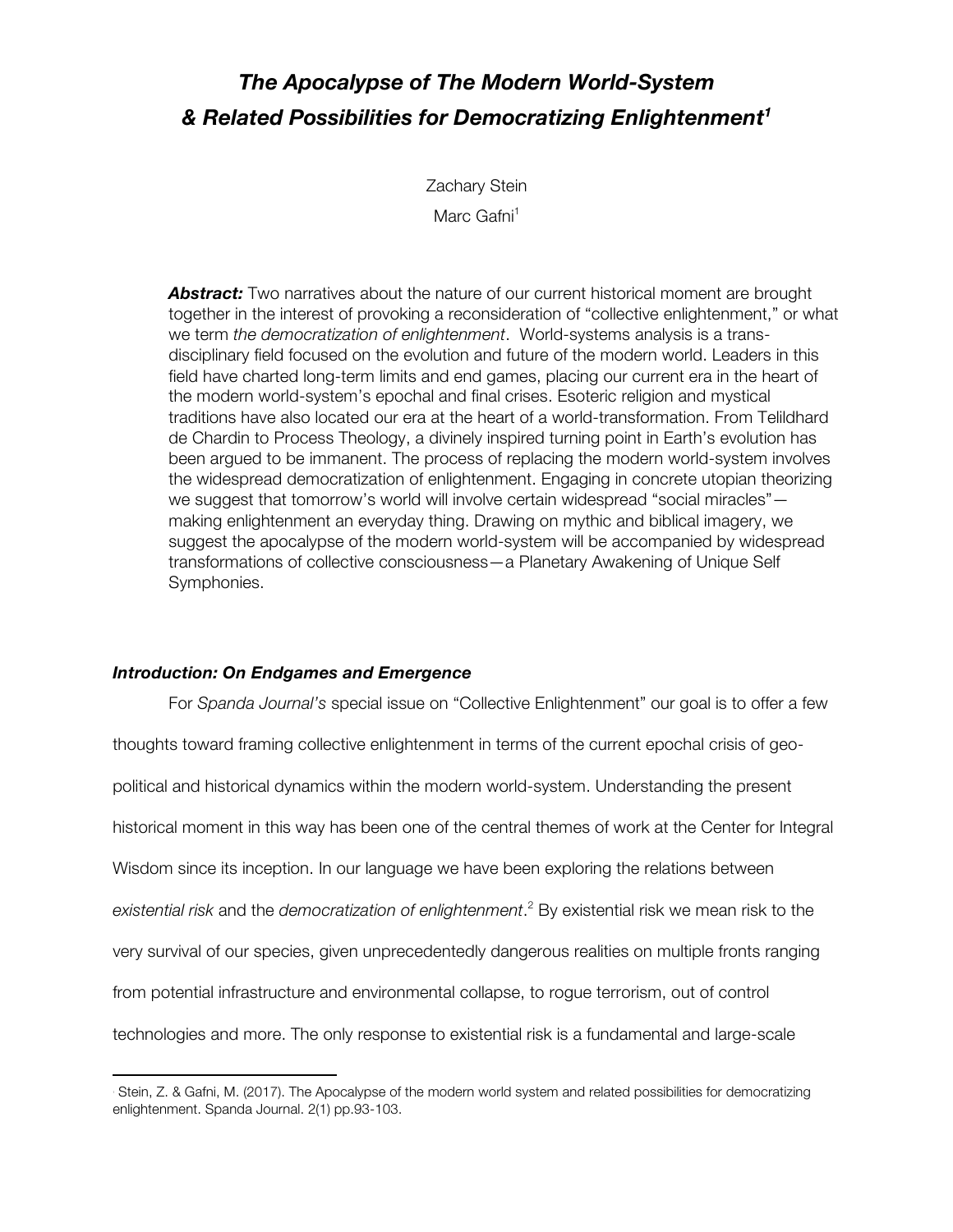transformation of identity and worldview. As we discuss below, the "democratization of enlightenment" is a possible next step in cultural evolution and by far the most effective response to existential risk. It is only a fundamental cultural evolution—an up leveling of our Story of Self and Cosmos—that has the capacity to be the change that changes everything. The articulation of a new vision rooted in the democratization of enlightenment is part of a vital and urgent emancipatory project.

We are placing certain esoteric spiritual narratives that have long pointed to an immanent planetary awakening alongside narratives from the social, political, and historical sciences, which have long pointed to a developmental fulcrum or tipping point in human socio-cultural evolution. When humanity has entirely encircled the Earth with technology, and geographical frontiers have disappeared along with Cheap Nature and Cheap Labor, then occurs the apocalypse of the modern world-system. These two ideas—the emergence of widespread collective enlightenment and the end of the modern world-system—are related in that they both signal a near-future evolutionary leap to a radically new way of being human, an dramatic geo-historical movement that effectively closes out one era of civilization and ushers in another.

There is difference between the end of *the world* and the end of *an historical worldsystem*. <sup>3</sup> But the categories and rituals of apocalypse apply to both. *Eschaton*, from the Greek ἔσχατος (*éskhatos*) meaning "the last" or literally "the uncountable," is used in theology to refer to the final events that conclude the sacred history of the world. If the apocalypse is *the end*, the final unveiling, the eschaton is *the end game*, the final climatic scene of the cosmic drama. These categories from Western theology are useful because they remind us that humans have long grappled with the idea that our being on Earth is of finite duration. While twenty-first century climatologists and geo-political strategists do not speak in theological terms they nevertheless conjure up ideas deep in the human imagination. Is humanity not, in these times, living out an *eschatological drama*? At least since the 1960s, "the end of days" has been brought from myths and prophesies into the realities of weapons science and environmental forecasting. The second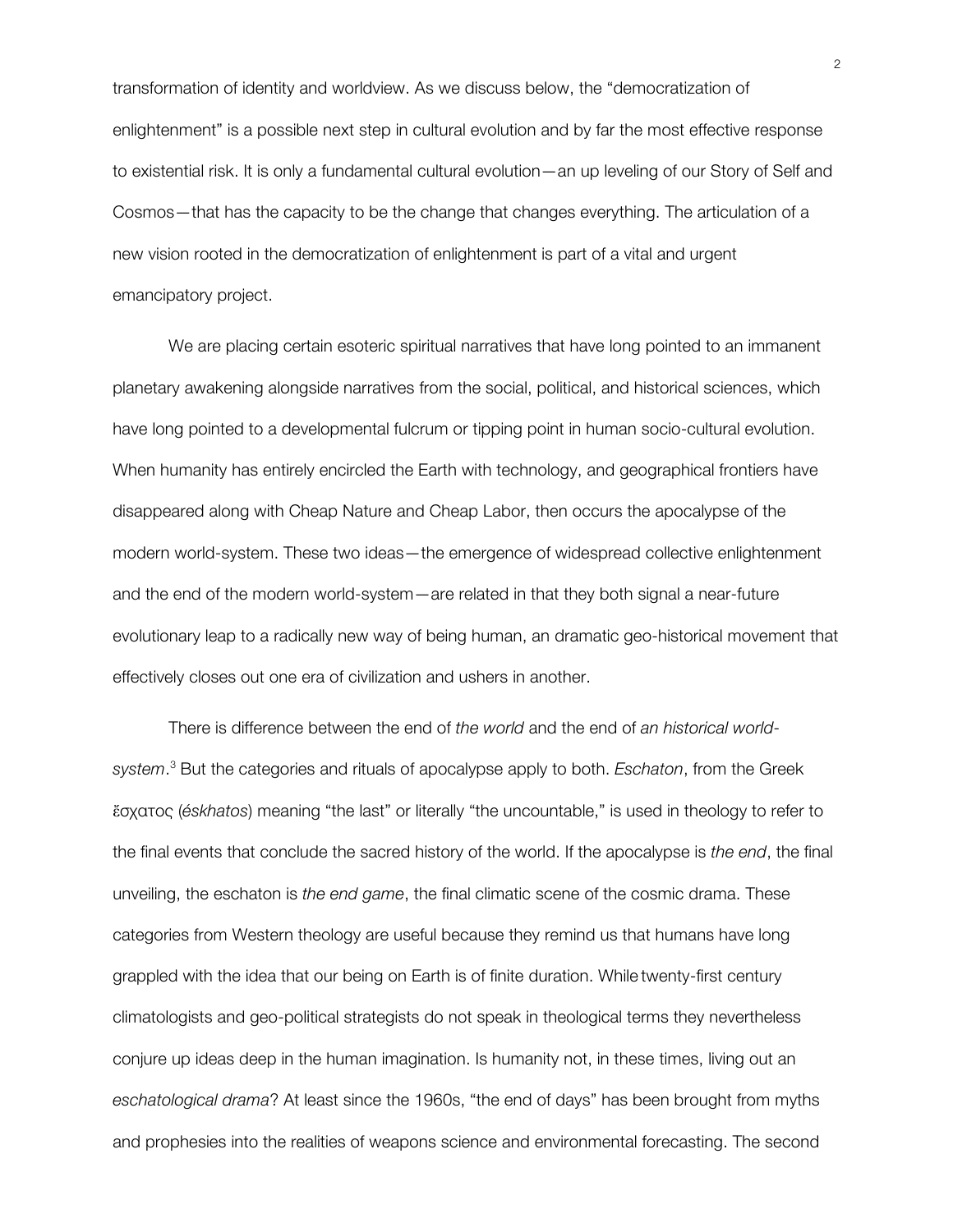decade of the new millennium has brought a heightened sense of our species' fragilities and a new level of intensity and thought about how our world-system's end game will play out. Apocalyptic visions are reverberating through social media and across the big screen, while leading scientific minds and wise indigenous elders alike are making specific near-term predictions concerning the extinction of the species. Before anything thing like collective enlightenment can even be considered as possible humanity must come to terms with the mortality of the species. The shocking reality of our fragile existence has only just dawned on global culture in the wake of Hiroshima, Watson and Crick, and the immanence of The Singularity.<sup>4</sup> Indeed, the end of humanity may be more likely than the emergence of a new world-system. There is a high probability that the modern world-system will simply tip into catastrophic existential failure as it wobbles and bifurcates unsustainably, out of equilibrium, beyond possibilities for self-correction. Stabilizing an emergent higher-level equilibrium for the total planetary world-system requires nothing less than making common what appears now as miraculous: *the democratization of enlightenment*.

## *World-Systems Analysis: Prophesizing the End of Profits*

Humanity is in the midst of closing out a particular historical era. The perceived legitimacy of governments will continue to decline as the number and intensity of humanitarian crises continues to crescendo. These processes will culminate in a series of ecological and economic tragedies, with related militarized political dramas and, eventually, the catastrophic emergence of a radically new kind of world-system (or systems). If humanity fails to navigate a world-system shift in the next 30 years we may well instead be involved in a more ultimate ending, as the biospherecapital matrix of value extraction precedes unabated, undercutting the conditions that allow for human life. The modern world-system, which began to emerge during the 16<sup>th</sup> century, is the largest functionally integrated social unit the human species has ever created. The ideas of "worldsystems," "world-economies," and "world ecologies" are essential for any serious thinking about evolutionary futures for the human species.<sup>5</sup> The fields of world-system analysis and world-ecology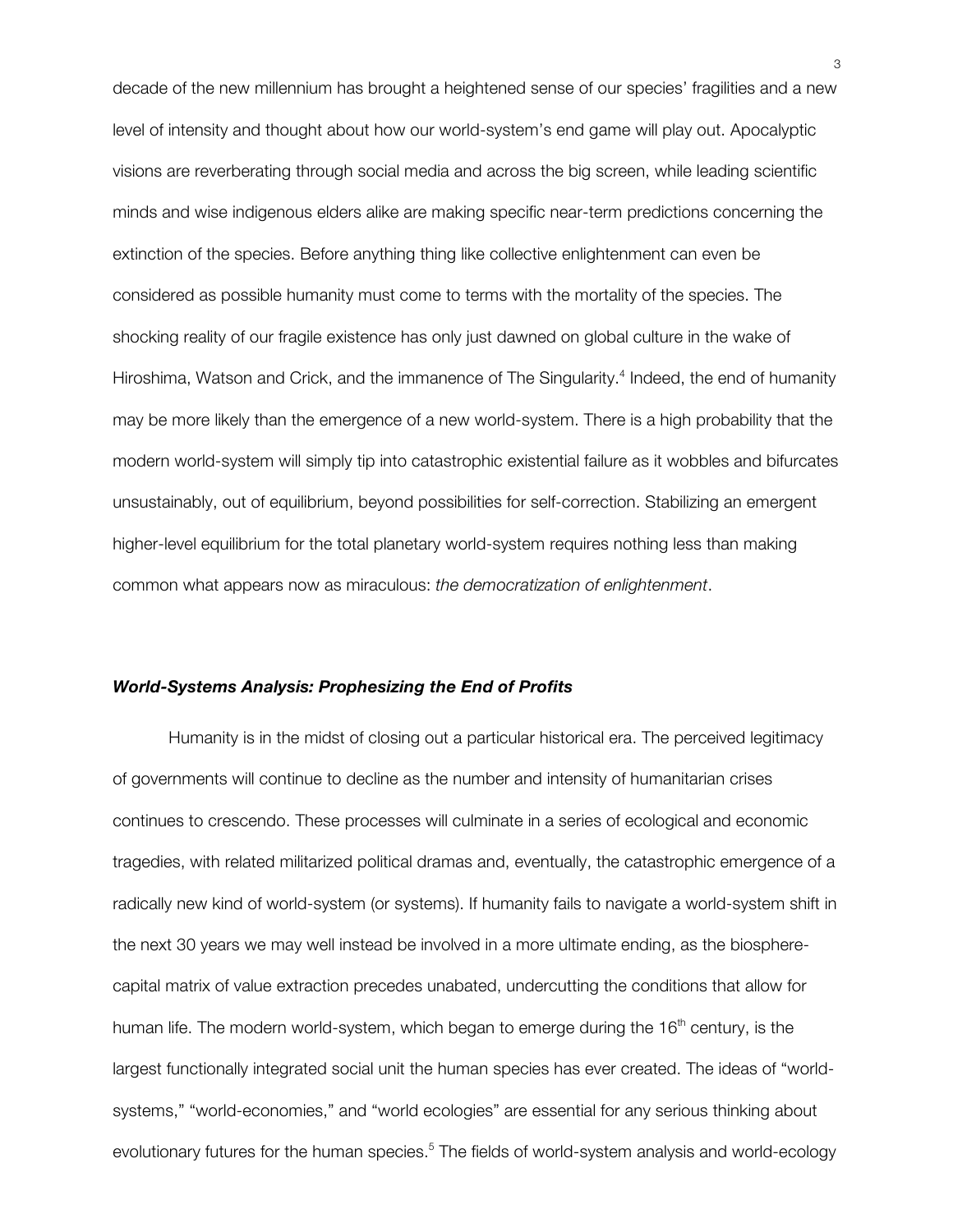represent a growing trans-disciplinary movement, encompassing economics, geography, politics, sociology, history, and ecology.

The modern world-system has been built around the ready availability of Cheap Nature. The discovery and exploitation of new frontiers of Cheap Nature, especially of energy, food, and labor, has long allowed for resolutions to capitalism's recurring *developmental crises*. For example, take the pivotal switch in energy-commodity frontiers from wood to coal, which signaled the emergence of the so-called "second industrial revolution"—the revolution of steam engines and railroads that transformed whole continents. During the early eighteenth century in Western Europe and England, trees were becoming expensive as forests began competing for space with the agricultural land needed to feed growing city populations. Crisis was immanent until new mining techniques and labor control regimes allowed for the opening of *underground* energy frontiers. Massive veins of rich petro-fuels just there for the taking (actually, it meant taking as "free" millions of years of "work" done by natural processes). And, importantly, it was available outside the existing conflicts and scarcities of the land. New Cheap Nature. Problem solved. Of course, we all know the story of the petro-fuel industries, the results and end game of which we are seeing all around us.

It is likely that the dawning of the twenty-first century signals the modern world-system's *cumulative* or *epochal* crisis. The last frontiers of Cheap Nature are disappearing. The "taps" resources flows, like water, oil, and soil—are running out. The "sinks"—waste dumps, like the atmosphere, oceans and human body—are filling up. There is nothing left "outside" the metabolism of the world-system. There is nowhere left to go to find new taps and sinks.

While we leverage the language of crisis here and suggest that we have reached the ecological and geographical limits of the modern world-system.<sup>6</sup> We mean only to point to the limits of nature and society as we know them now. Nature, including human nature, is more than is dreamt of by human capital theory and neo-classical economics. This is a theme that plays out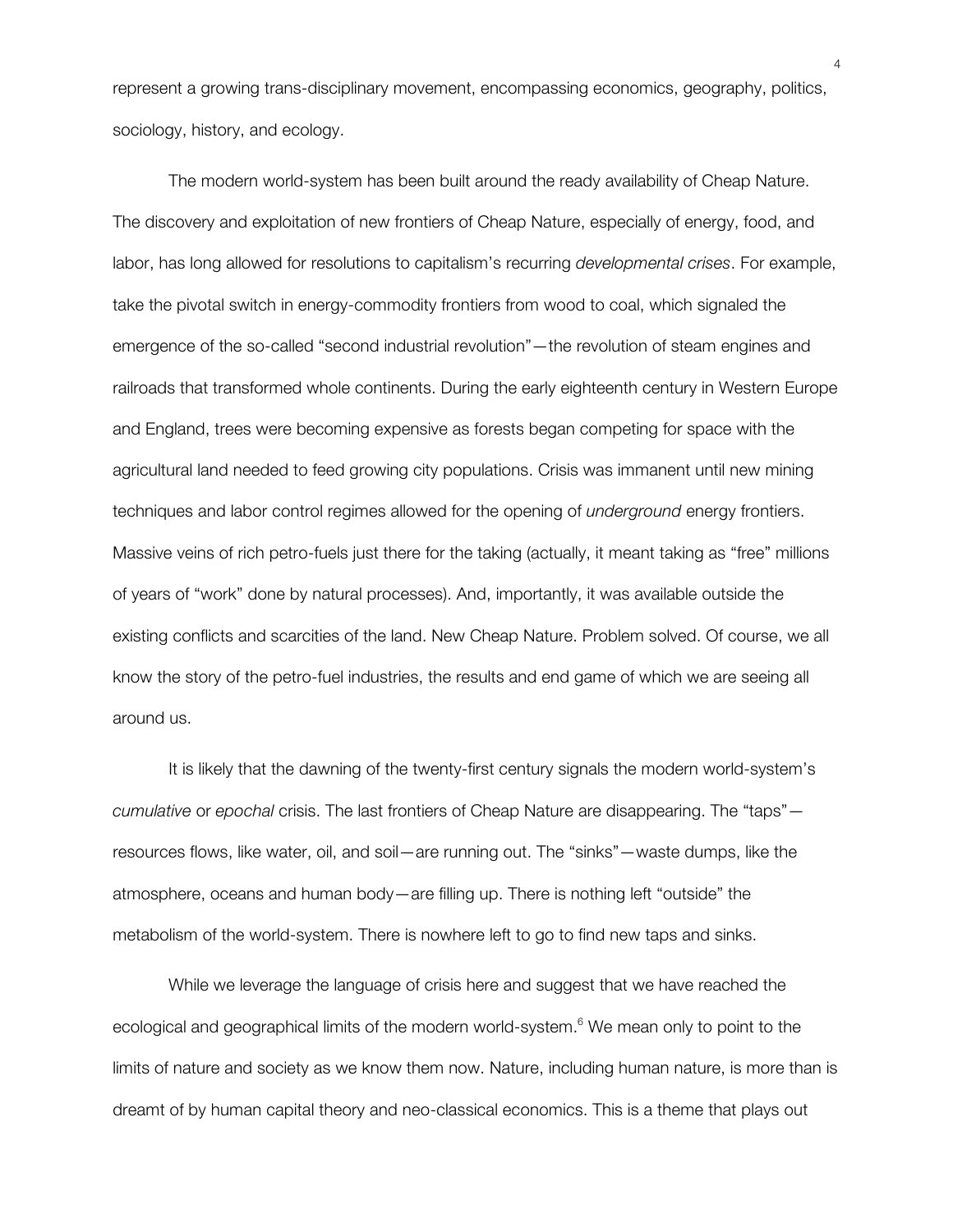throughout our published work, including discussions of metrics, social miracles, and the future of educational technologies.<sup>7</sup>

A world-system is defined in terms of a geographical region that contains a singular division of labor, coherent political and bureaucratic apparatuses, and a distinct organization of the worldecology. World-systems co-evolve with cultures, and there is, or has been at least since the 1970's, a truly planetary culture; or better: there is a global ideology being broadcast from a polycentric world-system that reaches every corner of the Earth. Previous world-systems were only planetary in ambition. Ultimately, they were circumscribed and competed with other world-systems on their fringes. When trade and communication took place between ancient civilizations it was, in fact, an exchange between world-systems. This differs from what we know today, which is trade and communication between different societies within a single world-system. Previous worldsystems such as those along the Nile and Indus River valley were, to say the least, not organized by capitalists. They were based on economic systems, ideological formations, and personality structures vastly different from our own. The existence and continuation of our modern worldsystem has fundamentally changed the very frontiers of human possibility and fundamentally altered the self-regulatory processes of the biosphere itself.

The modern world-system is now close to literally encompassing all of humanity while at the same time exhausting the limits of the biosphere. This is something never achieved by any existing historical world-system. Based on an analysis of long-term global trends in economics and political history, contemporary world-systems analysts argue that we have reached a crucial moment in geo-history. When any complex system reaches its structural limits an evolutionary crisis ensues and a fundamentally new kind of system must be painfully and violently born.<sup>8</sup> It is no different with the complex dynamic systems that comprise humanity's planetary civilization. We are currently in just such an evolutionary crisis; we inhabit a transition between world-systems.

Today, we are witnessing simultaneous and interactive crises playing out amongst our broadest social structures and their biospheric corollaries. The human-biosphere relationship is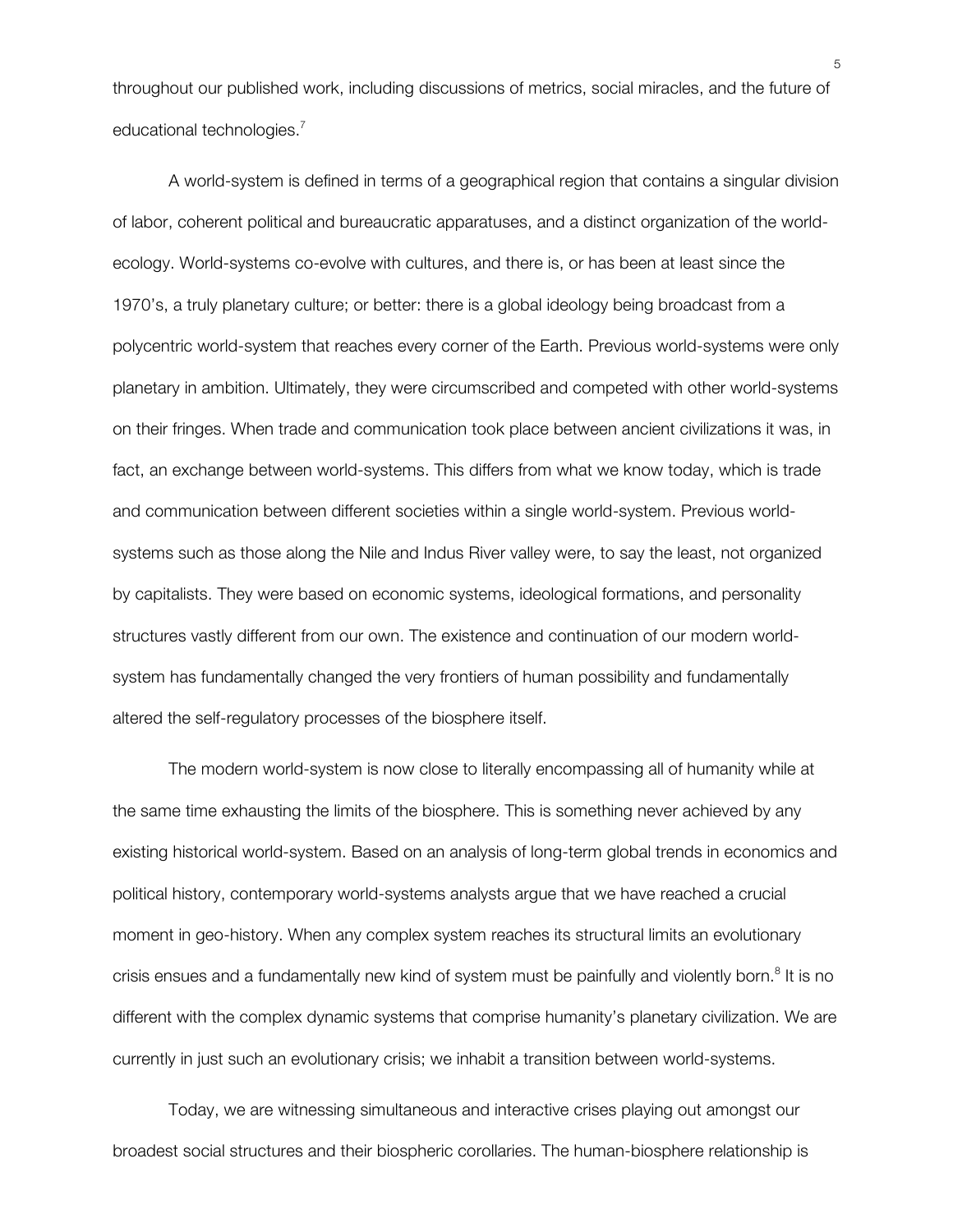being fundamentally renegotiated. In the midst of all this *external* transformation there are, of course, related changes in human consciousness, culture, personality, and capability. Our global crises have an *interior* dimension as well. *Consciousness itself* is as important as energy, economics, or military-technology industrial complexes. Educational abundance and new forms of collaboration are needed to up-level human abilities right at the same time new structures and lifeworlds need building. The near term extinction of the species is unlikely precisely because of our latent capacities for individual and collective enlightenment.

## *The Rising Psychological Temperature of the Planet: #Eschaton@ApocalypseNow#Who'sFuture*

Telihard wrote about the "psychological intensities of the Earth" in terms of "the rising temperature of the Noosphere."<sup>9</sup> He believed humanity was folding in upon itself in a divine process of planitization. Evolutionary conditions are such that they create an ever rising temperature within the noosphere, a process involving cultural convergence and conflict, proliferating technologies of communication and transportation, scientific discoveries, religious revelation and revival, all playing on upon an increasingly small and crowded global stage. Telihard believed this would climax in an intensification of the collective consciousness of humanity so unprecedented as to be incomprehensible before its occurrence: the so-called Omega Point, beyond which are possibilities for human evolution that we cannot even conceive. That is to say, the noosphere will keep "heating up," humanity will keep increasing its psychological temperature, until the result is essentially a state change or phase shift in the nature of consciousness itself. This is a vision of the eschaton as collective enlightenment, held in the mind and heart of a Christian evolutionary mystic.

Teilhard's vision echoes ideas found elsewhere in Western esotericism, such as the Trans-Himalayan Tradition,<sup>10</sup> which tells of the emergence of a "6<sup>th</sup> post-Atlantean" planetary epoch, characterized as involving new forms of collective consciousness and communion between people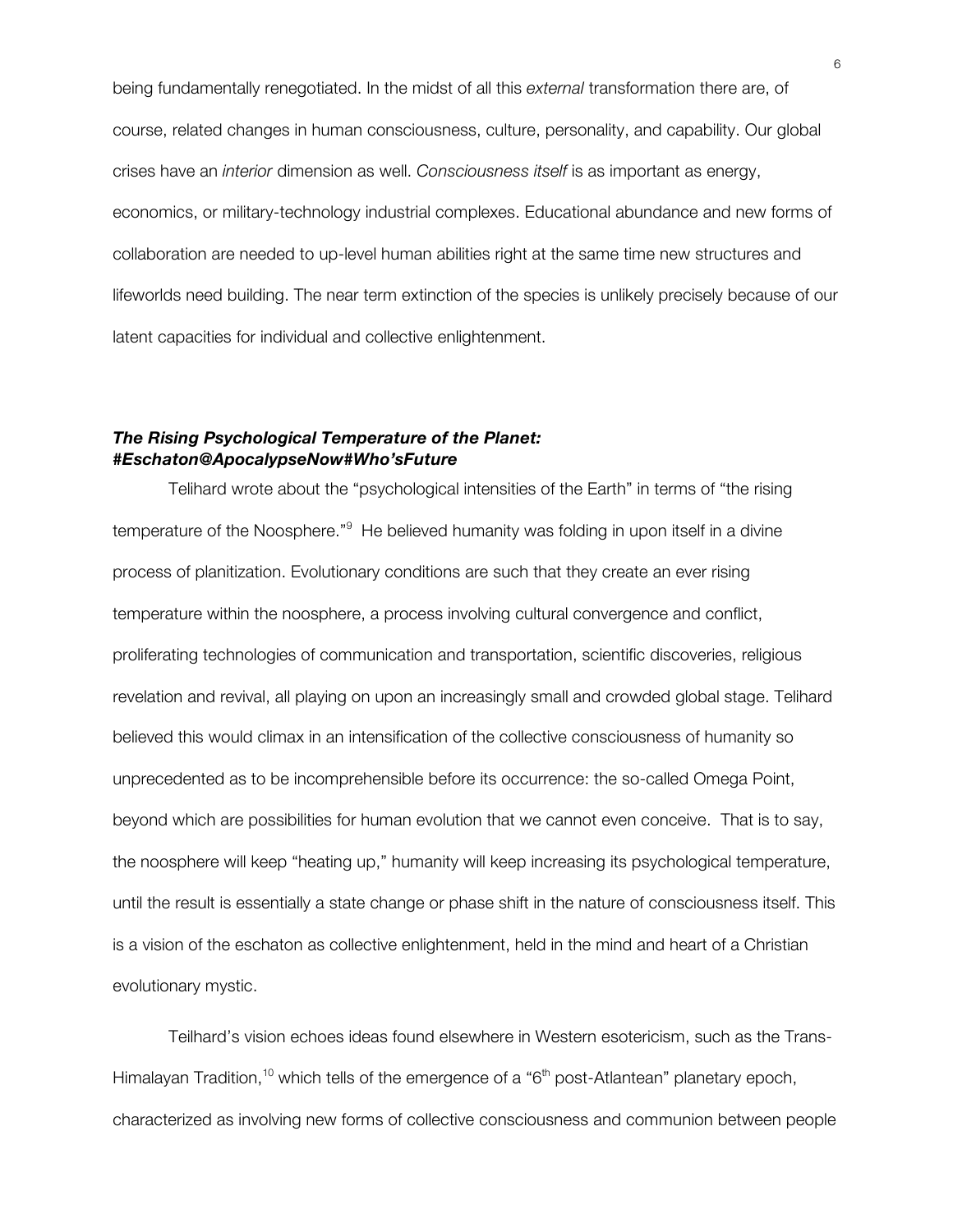and the other sentient races of the Earth. Telhard's boiling over (literally state-change) of the consciousness of the noosphere also echoes the conception of *God's evolution* found in process theology, stemming from Alfred North Whitehead. Evolution is God in motion, unfolding toward intensities and polarities, a rising of awareness and energy, an always-increasing contrast and dynamism within the prehenisve scope of actual occasions. <sup>11</sup> The eschatology of process theology the characterizes climax of sacred history as the evolution of a totalizing or integral consciousness in which humanity is transformed by Divine Self-Awareness and thus lifted into widespread *participation mystique*. The great Indian sage and political revolutionary Sri Aruobindo put forward a similar vision, which included the decent of the Divine Super-Mind and the accent of human consciousness through individual and socio-political evolution, resulting in the birth of a new being following the collective enlightenment of humanity.<sup>12</sup> Similarly, the Jewish visionary scholar, activist and mystic, Abraham Kuk, calls forth a vision of an enlightened *polis* where human beings awaken *en masse*, incarnating in their collective personhood, as the leading edge of evolution.13 More recently, the cultural leadership of Barbara Marx Hubaard and Marc Gafni has taken up this lineage; partnered at the Center for Integral Wisdom, an expanding praxis of *Conscious Evolution* explicitly takes up the vision of Teilhard, Aurobindo, and Kuk, a form of post-post-modern evolutionary mysticism, activating souls in the catalyzing of a Planetary Awakening in 2020.

These provocative esoteric ideas showcase one of several ways to understand the meaning of collective enlightenment. They characterize it as a rare historical or evolutionary event during which massive numbers of humans are simultaneously lifted into a new more enlightened state of consciousness and cooperation. Another way to understand collective enlightenment is as a sate of consciousness and capacity that is always already present and immanent in the field of human relationship, which can emerge spontaneously during profound mutual understanding and interactions. While both (and other) definitions of collective enlightenment are good, we are interested in exploring a deeper understanding of the former, i.e., the world-historicalconsciousness-shift definition.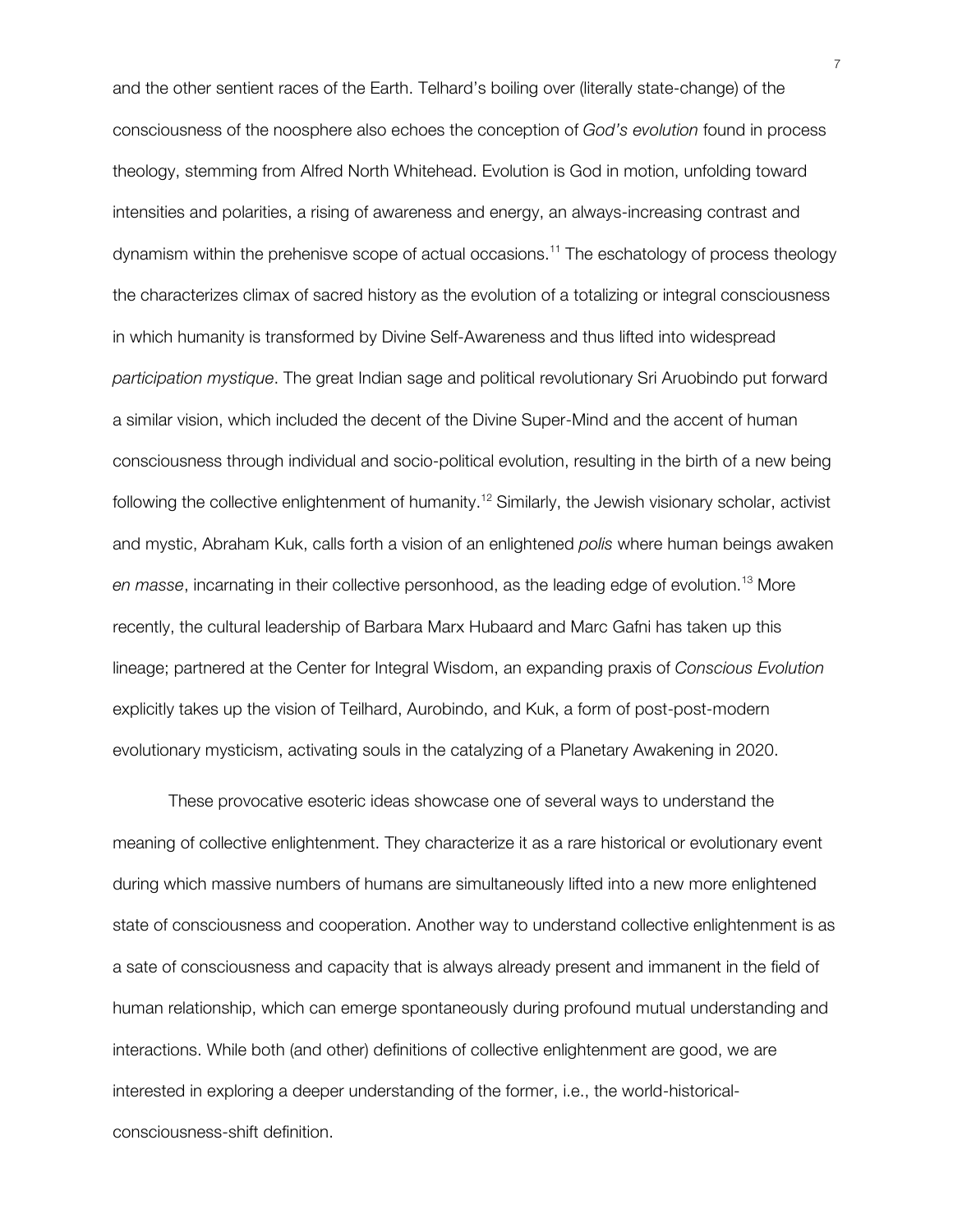This is why we are interested in "social miracles" that will catalyze both a transition beyond capitalism and the emergence of a society that is more enlightened.<sup>14</sup> So to conclude here we want to engage in some *concrete utopian theorizing*. <sup>15</sup> While the majority of speculation about the future focuses on great leaps in science and technology, the futures scenarios we are interested in instead focus on great leaps in human morality and political consciousness. Our thinking departs from the dystopian techno-scientific futures that dominate public consciousness. From sci-fi movies to the nightly news it is techno-science-gone-wrong, zombie apocalypses, and malevolent Artificial Intelligence, images and narratives consumed by the youth in particular. Pop culture visions of positive futures usually also hinge on new breakthroughs in techno-science. Sometimes it appears that our future is one in which humanity is either destroyed by techno-science or saved by it. In either case, as a culture we are starved for visions of the future that involve radically different political and moral innovations. Humanity longs for visions of breakthroughs in consciousness and culture.

Futurists like Rameez Naam and others have often pointed out that the future of humanity is dependent on innovation. Indeed, it is only innovation that will move us from dystopian futures to utopian ones. Naam, however like many other thinkers of his ilk, thinks of innovation as taking place primarily in the realm of exteriors.<sup>16</sup> The techno-optimists implicitly or explicitly claim that new technologies and even new systems of government – exterior changes in the social or technical structure of society – will being us to a new and great future. We call this sort of thinking the Epcot fallacy. Millions of people of all ages have visited the Epcot pavilion at Disney World. It is filled with exhibits of smiling families, ensconced in the delight of myriad future technologies, which Epcott was designed to exhibit. Why is everyone smiling? The pavilion suggests they are happy because of all the new technology. Epoctt does ever not raise the more basic question: *does technology make people happy?* By the Epcott fallacy we refer to the often-repeated assertion of the technooptimists, that innovation in the realm of exteriors can make us happy. It takes more than technology to truly change the course of the world-system. The Renaissance, for example, which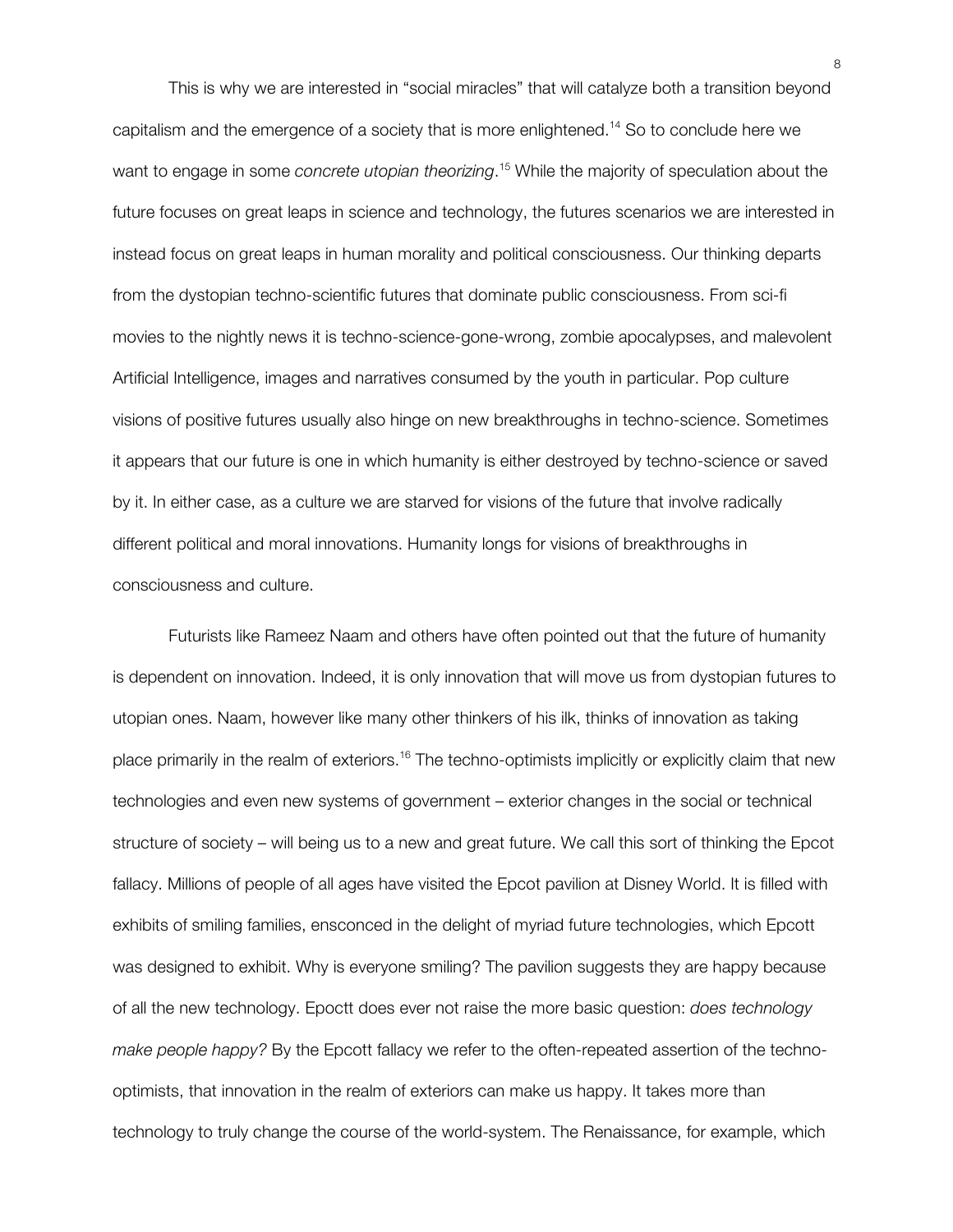climaxed in the Western Enlightenment and the Industrial Revolution, was a catalyst for a worldsystem shift. The shift however was not merely one rooted in technological advance and the emergent scientific method, as much as that is a major part of the story. Rather the shift was sourced in dramatic innovation in consciousness, the emergence of a new story of Self and Cosmos. The root of the world-system shift was interior innovations, from which the scientific method emerged, and then flowed all of the technological breakthroughs.

It is important to understand that what stops humanity from living in a world of justice and abundance—a world in which collective enlightenment is common—is not a lack of necessary technology and science. The culture of late-capitalism would have us believe that only scientific miracles will save humanity, and preferably those that will turn a profit and help maintain economic growth (so-called "disaster capitalism'). But the truth is that new technological innovations without genuine social miracles will not save us. There is no saving of humanity without social miracles. What stops humanity from living in a world of justice and abundance are the stories we tell ourselves about ourselves, the rules we have made up that now govern our cooperation, and the legacies of illusion and dishonesty that continue to blind us to our actual situation as a species.

A truly "collectively enlightened society" would not just find opportunities for expanding consciousness and capacity within existing systems of law, culture, and labor markets, but create whole new systems guided by the idea of maximizing educational opportunity for lifelong learning and cooperative endeavors. This is the simple concrete utopian vision we are offering here: *educational abundance* resulting from the repositioning of learning and human development as a dominant social value. To put it quite simply: most of our major social structures, such as labor markets and legal systems, are designed to promote economic growth, *period*. <sup>17</sup> We are asking: what if they were designed to promote human development and learning instead? What if the goal of society—as encoded in its very legal structures— was not endless accumulation of wealth but the endless actualization of human potential? What if we designed the basic structures of our social systems to catalyze collective enlightenment?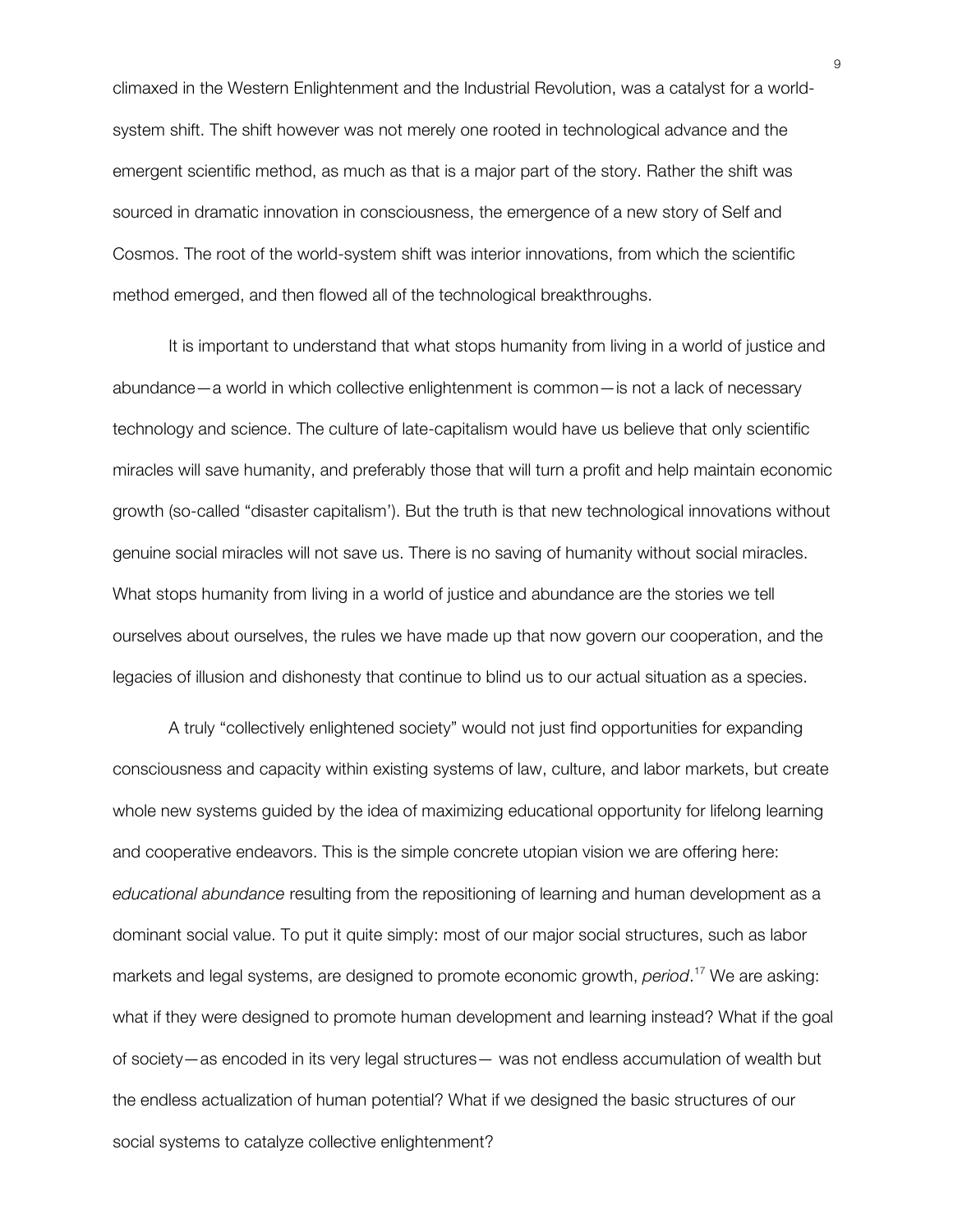Economic realities and the actualization of human potentials are related. We now depend on many forms of material abundance made possible as a result of over four centuries of growthoriented structures within the capitalist world-system. The modern world-system, like all socioeconomic systems, is also a system of human capacities. Basic structures and institutions shape the skills and dispositions of the people who work and live in them. The modern world-system has shaped the very face of the Earth; it has also remade the human mind and heart. It has made possible an abundance of human creativity, skill, and intelligence along certain lines. But it has also *constrained* human development. Economic factors have dictated both what is passed on to the next generation and what resources are available for doing so. In some areas we have explored human potential magnificently while in others we have literarily suppressed exploration.<sup>18</sup>

Social conditions could be created that will enable a future of educational abundance in which the frontiers of human potential are opened wide and enlightenment is democratized.<sup>19</sup> The demands of our historical moment require the re-design of social structures in all sectors so that educational configurations can be transformed in ways that assure all people get what they need. We are looking beyond the realm of what our culture tells us is possible. We are looking out beyond the limits of our current stories (or meta-theories) about what human society is and can be. The radical reforms we write about elsewhere—such as a Global Debt Jubilee and a Universal Basic Income Guarantee—are referred to as *miracles* because they appear "super-natural" to conventional consciousness. They seem impossible, almost against the laws of human nature. It seems naïve to suggest these as political ambitions. However, the simple truth is that the democratization of enlightenment, requires as a prerequisite social and economic justice, from which follow a society of educational abundance and the condition for the possibility of a collectively enlightened humanity.

When world-systems transition, as they have at several key moments in human history, collective capabilities and consciousness change profoundly. The unprecedented state of human consciousness and capability often called "collective enlightenment" is a world-historical emergent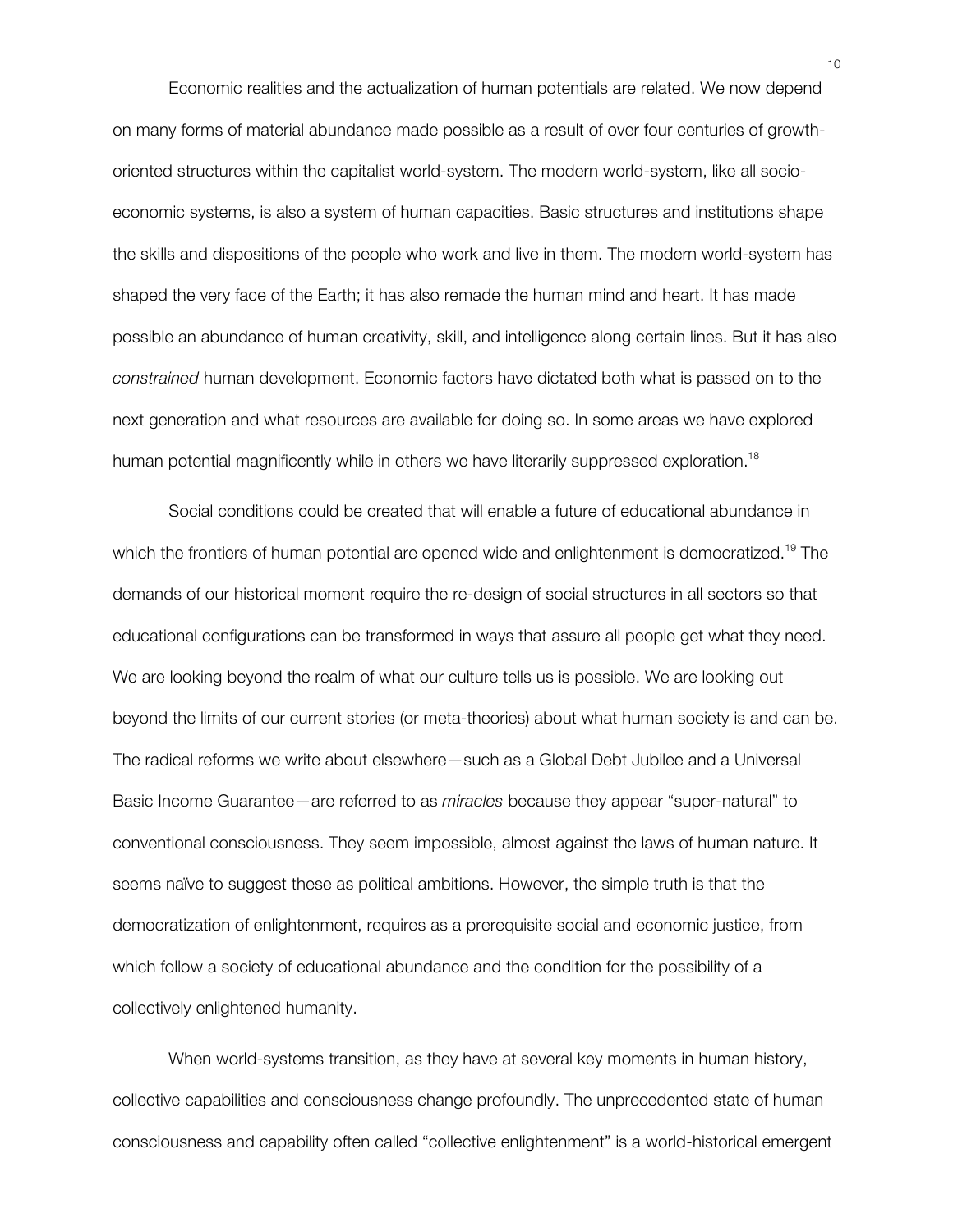on the horizon for us today. Two turnings in the last two millennia give a sense of what worldsystem transitions are like. About 2000 years ago, when the world-system pivoted around the Roman Empire (the turning of the axial-age), it was "individual enlightenment" dawning as the focus of human self-understanding and ability. This was one of the great contributions of the axial-age religions, the realization of that gnosis which leads to transformation, available through intense practice of heart, mind, and body. The individual could rise above the masses and nature to attain some level of Enlightenment. Before the axial religions the idea of individual liberation was absurd for anyone but a King (and even he was at the whim of the gods). The genuine possibility of individual transformation and liberation was a momentous leap in the evolution of consciousness, which was virtually ungraspable until it arose. This innovation in consciousness would transform the face of the planet, and set the stage for another.

A little less then a thousand years ago the nascent idea of democratic governance began to emerge. At first the notion was so subversive that to suggest it would likely get you killed. Democracy was a pejorative term for most of the history of its use, meaning basically just "mob rule." How could anyone possibly believe that every person in a country, regardless of their background, station or rank would have an equal say in the determining the laws of a country and in choosing who would actually rule? The idea was seen as both, heretical, absurd and highly dangerous to the welfare of society. However, as we know, the idea gradually evolved until with the advent of the Western Enlightenment the democratization of governance slowly became a given. In the last hundred years democratization has been radically extended to including women and "others" previously marginalized. Today any child who grows up in the western world takes the democratization of governance as a given.

We are suggesting that one thousand years later—today—at precisely the moment when it is urgently necessary, these pervious evolutions of culture must come together for the sake of the future. When the vision of classic Enlightenment merges with the vision of political democratization what is generated is the next great leap forward in cultural evolution, *the democratization of*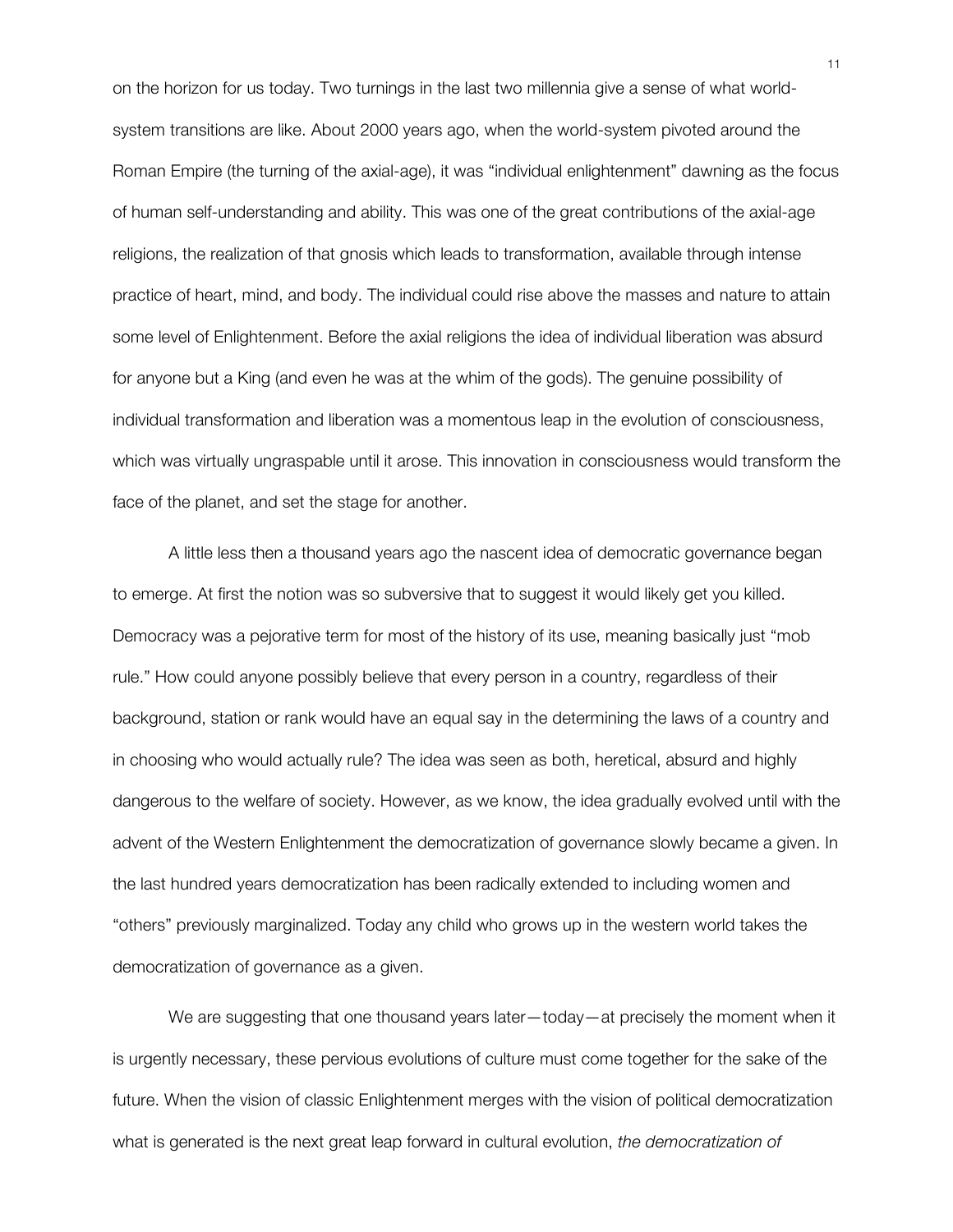*enlightenment*. The first harbingers of the democratization of enlightenment are being experienced already as spontaneous moments of "collective enlightenment" in small groups. These groups at the leading edge, like always, are the potential harbingers of tomorrow's humanity.

Many of these small group experiences can be understood as delicate and context sensitive "Unique Self-Symphonies"— a term emerging from Marc Gafni's Unique Self Theory, pointing to the egoless and decentralized cooperative endeavors that emerge among postconventional personalities.20 Unique Self Theory is an answer the single most important question that every human being must answer: Who Am I? Unique Self emerges from the confluence the leading edges of pre-modern, modern, and post-modern insight. We will state here the basic premises of Unique Self theory in a few short sentences. From these premises naturally emerges the democratization of enlightenment, and ultimately what in Unique Self Theory is referred to as a Unique Self Symphony.

Unique Self is not another word for separate self or what is sometimes termed the ego self of western psychology. It is not the your particular talents or your personality type as it might appear on a Meyers Briggs test. Rather Unique Self appears most clearly "on the other side" of what is often referred to as True Self. True Self is the singular that has no plural. The total number of True Selves in the world is one. This True Self is only One; its realization effaces the various differences that accrue to the self commonly known and felt, the "skin encapsulated ego." While overcoming the self and realizing the True Self is the great ambition of so much spirituality and religion, and the great offering of the axial-age religions, this alone is not enough. One the other side of True Self the personal re-emerges. This is not the personal before the impersonal True Self but the personal that transcends and includes the True Self.

The non-dual tantric traditions (out of Asia and Egypt) have long maintained that on the other side of True Self is a non-dual return to the world, as the universal shines through the concrete and signal individual. But they did not yet have a sense of the irreducible dignity of the individual that was to enter world culture first through the Hebraic traditions and ultimately through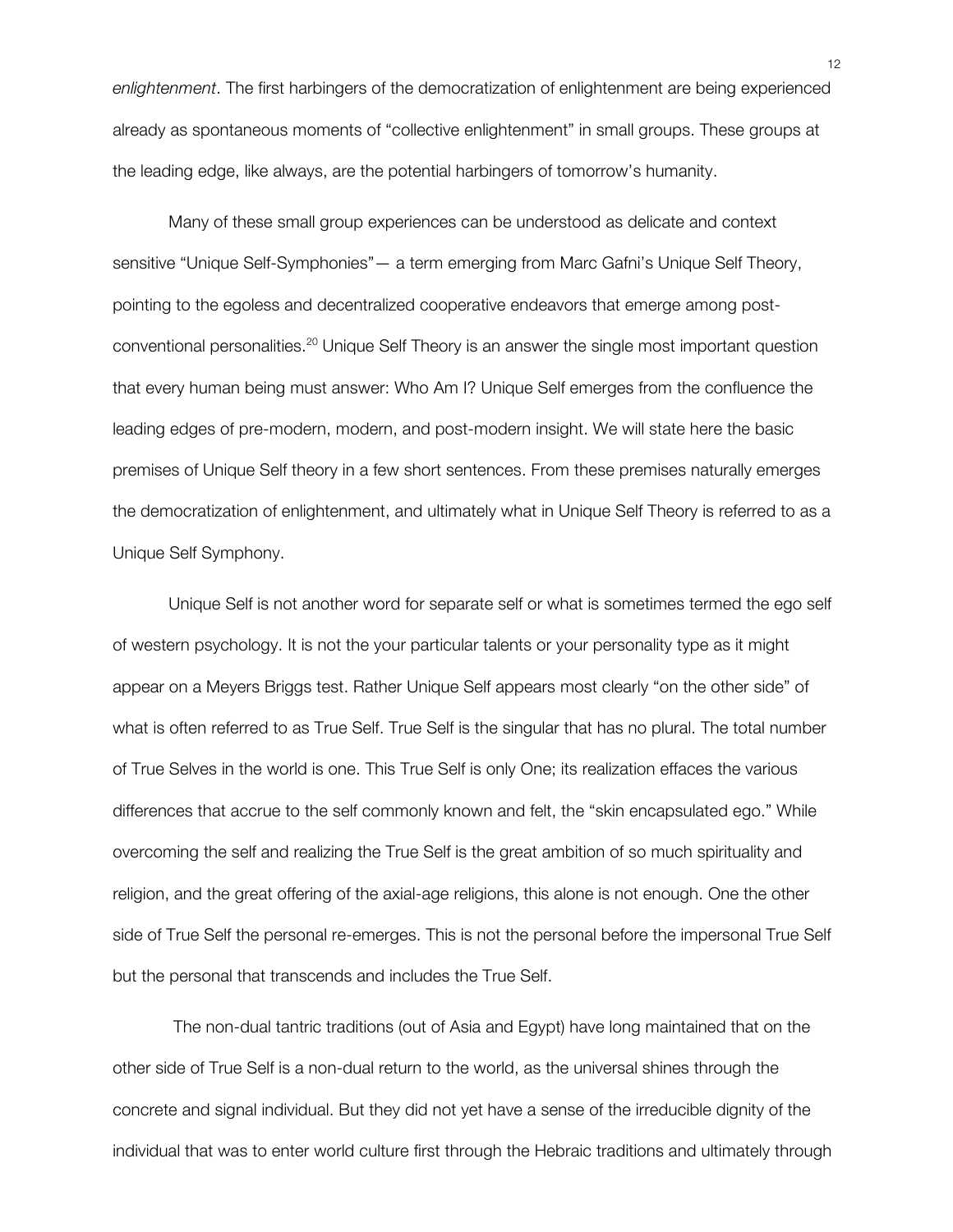the Renaissance and later the Western Enlightenment. Unique Self Theory integrates Western and Eastern Enlightenment in a higher integral embrace. We seek to valorize the metaphysical dignity of the individual, which emerged from the Western Enlightenment, but to source this dignity in the Unique Self, as opposed to the separate self. We also seek to incorporate the core realization of Eastern Enlightenment, which is that the individual at their core is indivisible from the larger seamless field of being, which we have been referring to as True Self.<sup>21</sup> Bringing these traditions of Enlightenment together (along with a host of related theories in psychology, sociology, evolution, etc.) opens up a rich landscape of distinctions, practices, and applications, which is the domain of Unique Self Theory.

Unique Self Theory entails the democratization of enlightenment because it points toward an enlightenment of individuation, beyond both ego and True Self, in which the realities of each person's unique person, gifts, and obligations are re-vivified by their awakening. Enlightenment can no longer be seen as an elite achievement, precisely because each individual is noninterchangeable and irreplaceable and has a unique gift that only they can give. If only a lucky few get to be and act Enlightened, then rest of us—the masses—are by definition living and acting in ignorance and ego. This may have been a workable model before democratic government and before existential risks escalated to the point of placing massive responsibilities on the shoulders of everyday people. Today everyone must be awakened to give their fullest gifts and to do their needed good deeds, and these may not be the gifts and deeds traditionally associated with Enlightenment (i.e., you may not take to sitting on meditating on stage, holding discourse, and all the various trappings of those historically praised and treated as Enlightened). Every individual has the capacity to identify with their Unique Self, and thus to be and act Enlightened, although this capacity is too often occluded or inaccessible.

When a group of individuals identify with their Unique Selves it lays the ground for the emergence of a Unique Self Symphony. To understand the true significance of Unique Self Symphonies a prefatory remark is in order. The sciences of complexity and emergence tell us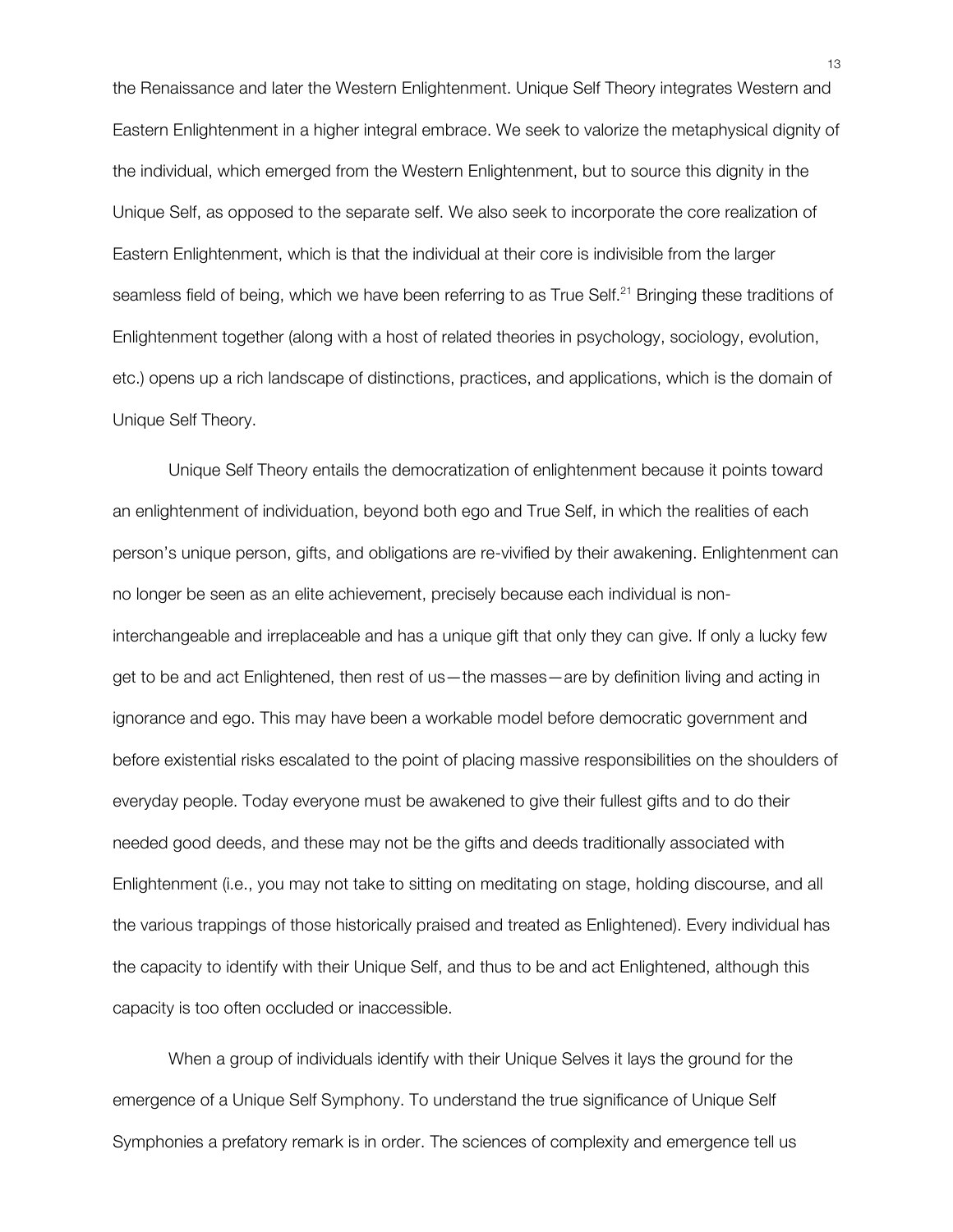evolution has a *telos*, a trajectory.<sup>22</sup> The trajectory of evolution appears to be towards ever-greater complexity, ever-greater consciousness, ever-greater uniqueness, ever-greater synergy, and evergreater intimacy. These qualities are inter-included and inextricable from each other all as a part of evolution's arrow. The fifth quality—intimacy—is the one we will focus on briefly as a way to frame the nature of Unique Self Symphonies as an evolutionary emergent. Beginning with attraction at the subatomic level, one might accurately say that reality is defined by allurement, all the way up and all the way down. From electromagnetic attraction and gravity in the physiosphere (physical reality), to the dynamics of symbiosis and mating in the biosphere (life), to the dynamics of mimetic evolution in the noospehre (culture), reality self-organizes towards every greater levels of interconnectivity. The interior of interconnectivity is intimacy. When Unique Selves are connected to each other in small groups new levels of intimacy are achieved. From this intimacy a kind of collective intelligence emerges which is greater then the sum of its parts. Likewise, when Unique Selves gather via the Internet and connect into larger synergistically integrated collectives then a new quality of intimacy is born. The quality of intimacy found in a Unique Self Symphony is a kind of collective intelligence or enlightenment, representing a local apex in the expression of the evolution of intimacy. A genuine Unique Self Symphony contains a complex motivational architecture that is richer and more potent than any known system of economic or social incentives. One is motivated to participate in evolution itself, to give one's unique gift, and to experience the vital *Eros* and joy of evolutionary community. Even more motivating is the innovation and creativity that is seen to be unleashed from Unique Self Symphonies. This is a bottom up, self-organizing expression of human creativity, soon set to emerge at scale as a new evolutionary form or structure.

Unique Self Symphonies occur in a state of shared non-duality as individuals cooperate beyond ego. This means all members experience a certain quality of interaction and reflection. Terms like reciprocity, democracy, transparency, and natural hierarchy all come to mind. There is a sense that all individuals are profoundly important and that their unique contributions are essential.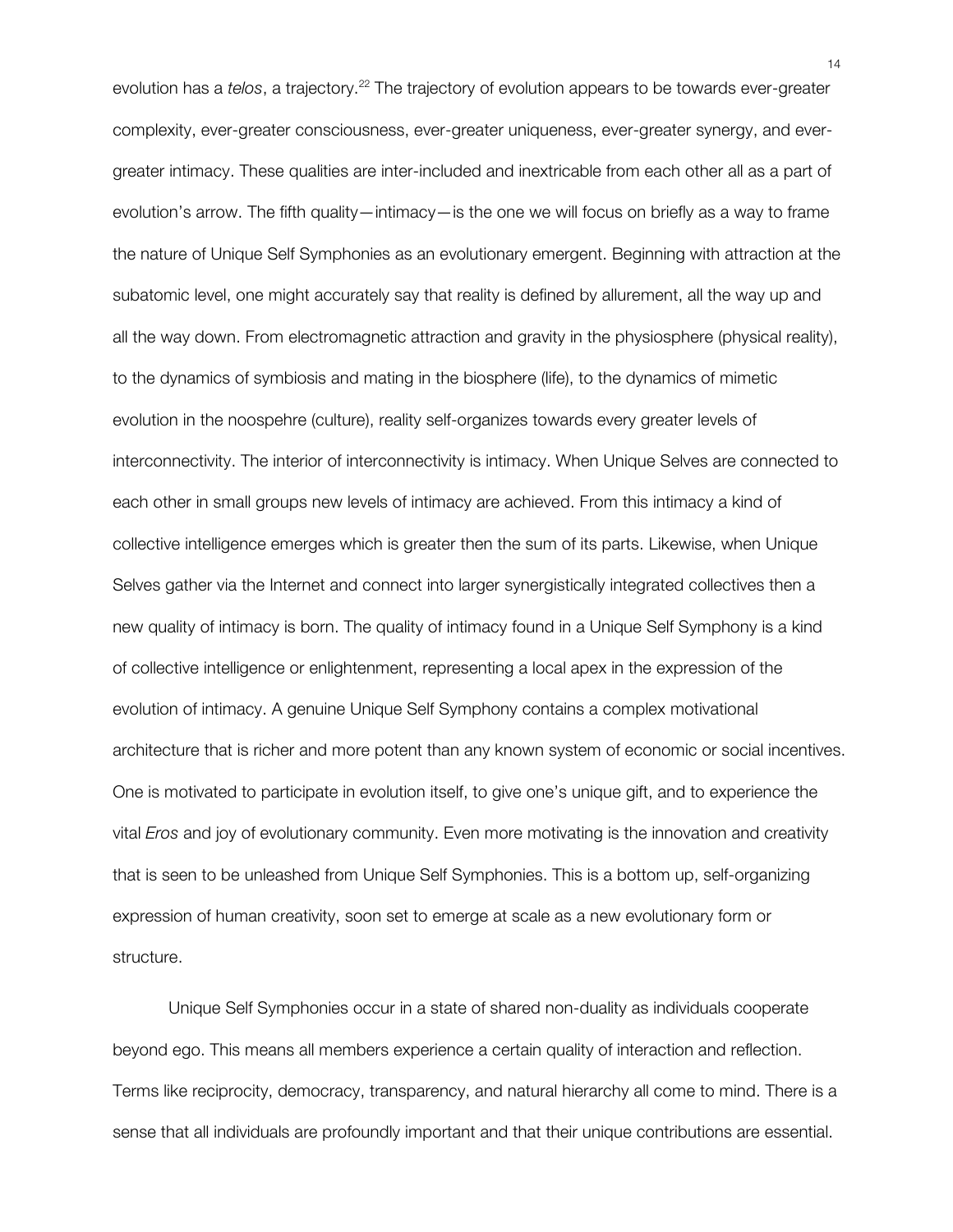There is no voice in the group that is marginal. There is no hidden discontent among those who feel used, undervalued, or coerced. Talk to anyone in the group and you will get the same kind of positive statements about their participation: they feel like they are a perfect fit in the group, they are empowered and autonomous while also deeply merged in collaboration and communion. Trust and honesty create an opening in which almost miraculous group phenomena begin to occur, sometimes referred to as "Collective Enlightenment."

Contrast this with groups that "succeed" precisely because certain members sacrifice their uniqueness for the sake of the whole. They become distorted into the shape needed by the group and find ways to silence their inner longings to express more of their uniqueness. Importantly, groups that require some members to distort their uniqueness are unsustainable and inefficient; they will not last. This is because of what it *feels* like to be a part of them. Resentment, fear, alienation, neuroses, and illness, these all follow from the day-to-day distortion of self to fit a social role. It becomes literally imposable for someone in this situation to give their all and try their best. Inefficiencies follow from this. Needs for surveillance and micromanaging arise, as disgruntled group members cannot be trusted to do what is required of them. So while the group my "succeed" for a time and even appear to be synergistic —"like a well oiled machine"— in the long run the group will implode in eruptions of violence, revolt, and self-destructive behavior. It feels fundamentally different to be a part of a Unique Self Symphony. In this case the emergent collective intelligence and group success is a direct result of Unique Self optimization for all members. There is a felt sense of reciprocal respect and recognition of the unique value of each participant. Each person is aware of their own Unique Self of the Unique Selves of all others. By making use of the unique contours of their puzzle piece, each member of the group merges with and completes both themselves and the larger whole. The Unique Self experience is both the heart of the phenomenon of collective intelligence and the key to its emergence in any given situation. It is also a moral compass, signaling the justice and health of any give social synergy. Groups that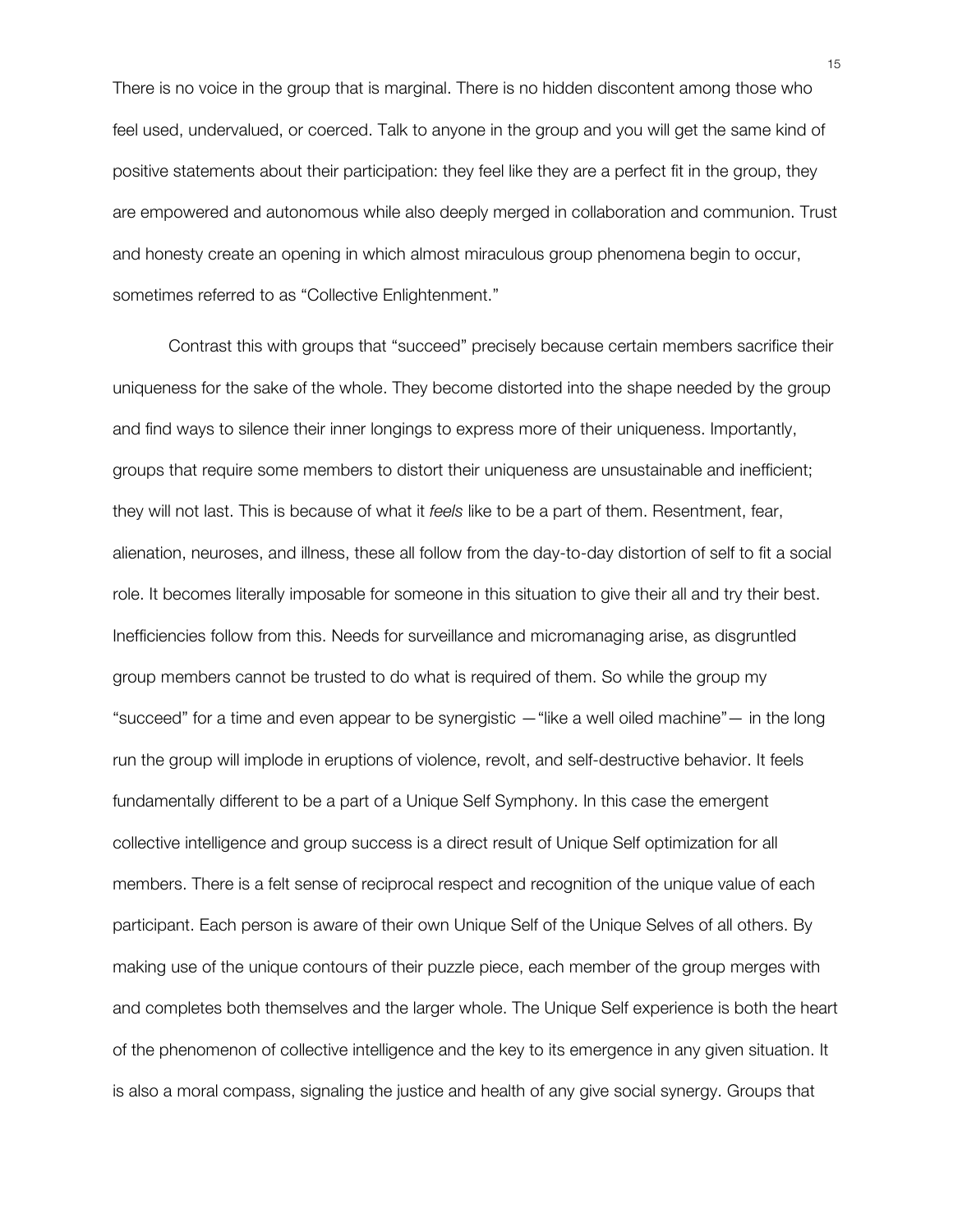function by suppressing uniqueness are almost always unethical. Groups that function by leveraging and respecting uniqueness are almost always just and healthy.

For much of human civilization this kind of personal sacrifice and willingness to truncate the self for group needs was held up as an ethical ideal. The result has been societies in which most of the members are living lives of quite desperation. While there have been times when the shared demands of group survival seemingly demanded societies of this type, that time has passed. Now the survival of our species depends on our overcoming societies that distort and limit individuals and creating instead societies that leverage uniqueness and allow for the emergence of Unique Self Symphonies.

The possibility of a Unique Self Symphony of indefinite planetary scope, sweeping through cultures and institutions, as the late the Roy Bhaskar predicted, via "a silent revolution of love" $^{23}$  – a global awakening, totalized collective enlightenment. Such is the end game of the modern capitalist world-system. The eschaton appears immanent, although its catalyst is not the God of Abraham, but the God of the Market.<sup>24</sup> Those structures that have for centuries provided for the global hegemony of certain economic classes and interests are failing now to provide for any kind of viable future. The question of "what's next?" —as asked by Wallerstein and other heterodox economists—is a question about the silent revolution of love, a question about the shape of a society that looks "collectively enlightened" by today's standards.

<sup>2</sup> On the term "democratization of enlightenment" see, Gafni, *Radical Kabbalah*. pp. 273-278. Integral Publishers, 2012. See also Gafni, *Unique Self*, pp. 21-22,176-177. Integral Publishers 2011. Two more popular presentations can be found: Gafni, Watkins magazine June 2013, 15:46, http://www.watkinsmagazine.com/the-democratization-of-enlightenment-by-marc-gafni; Gafni, "Three Steps to Democratization of Enlightenment," *Integral Leadership Review*," Oct 2012 http://integralleadershipreview.com/7609-three-steps-to-the-democratization-of-enlightenment/.

<u> 1989 - Johann Stein, markin film yn y breninn y breninn y breninn y breninn y breninn y breninn y breninn y b</u>

<sup>1</sup> Center for Integral Wisdom & Foundation for Conscious Evolution. The order of authors is incidental and decided by coin flip, a custom we follow for all our joint work. It is interesting to note that academic conventions of first and second authors does not allow us to easily capture the dynamics of collaborative Unique Self Symphonies, which is on of the topics of this essay.

<sup>3</sup> See Wallerstein (2007) *World-systems Analysis*.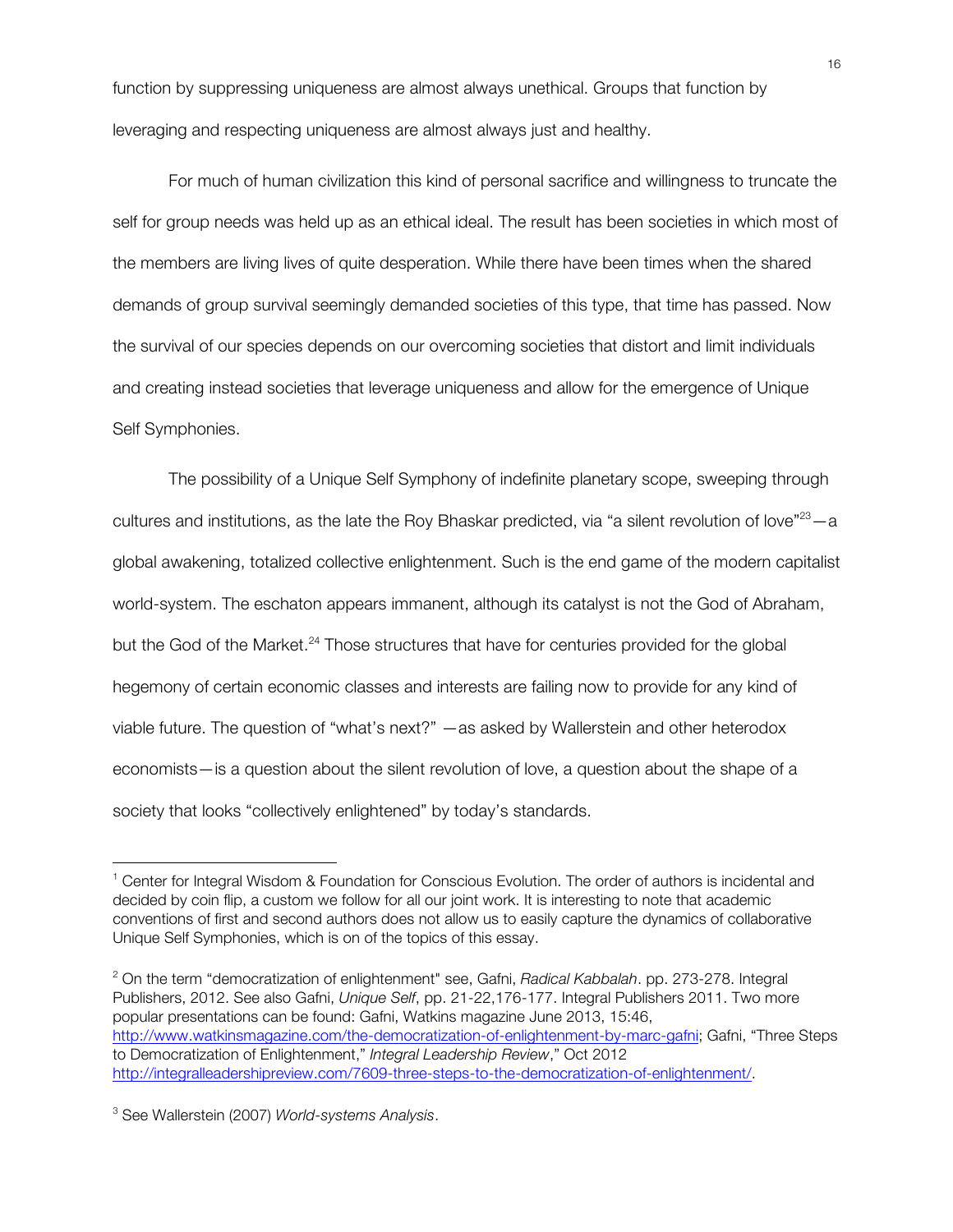<sup>4</sup> We are not claiming that The Singularity is coming; just that the idea it is coming has a lot of traction in some influential circles. For more on the apocalyptic musing of the economic and scientific elites, see Stein and Gafni (2016) Reimagining Humanity's Identity: Responding to the Second Shock of Existence*. World Future Review. 7(1) 1-10.*

<u> 1989 - Johann Stoff, fransk konger og den sammen og den større og den større og den som for de større og den</u>

<sup>5</sup> Wallerstein. I. (2007) *World-Systems Analysis*. Moore, J. (2016) *Capitalism and the Web of Life*.

<sup>6</sup> See: David Harvey (2006) *Limits to Capital*. Capitalism tends to solve its problems by spreading out or putting things someplace else in space, the so-called "spatial fix." This worked when there were frontiers. We are probably nearing the end of spatial fixes.

<sup>7</sup> See Stein (2016) *Social Justice and Educational Measurement: John Rawls, The History of Testing, and The Future of Education.*

<sup>8</sup> And see also Capra and Luisi (2014) *The Systems View of Life*, for an up to date review of the literature on complex dynamical systems, autopoises, and other aspects of the sciences that study non-linear biological growth and evolution. Wallerstein's world-system analysis is directly influenced by Capra's theoretical forbearer, Ilya Prigogine, whose foundational work studied the patterns in dissipative structures far from equilibrium, which show emergence and spontaneous structuration. Prigogine foresaw a time when the social sciences could make use of the complex dynamical models being used in physics and systems biology.

<sup>9</sup> Teildhard (1952) *The Future of Man*.

<sup>10</sup> See: Jon Darrall-Rew and Dustin DiPerna's (2016) *Earth as Eden: An Integral Exploration of the Trans-Himalayan Teachings.*

<sup>11</sup> John Cobb & David Ray Griffin's (1976) *Process Theology.*

<sup>12</sup> See: Sri Aurobino (1949) *The Human Cycle: The Ideal of Human Unity, War, and Self-Determination*.

<sup>13</sup> See for example, Poetry of Being, Lecture on the Philosophy of R. Kook, Yosef Ben Shlomo, Hebrew University, 1989.

<sup>14</sup> Stein (forthcoming). *Education in the Anthropocene: Essays On Schools, Technology, and Society in a Time of Planetary Transformation.*

<sup>15</sup> "Concrete utopian theorizing" is not about religious visions of hope or science fiction movies. It is an aspect political praxis and an important method within ethics and philosophy. It consists of articulating preferable futures for society in a principled and realistic way, painting a picture of the practices and personalities that are attainable. It gives a glimpse of easily imaginable utopian options visible from the present. These then serve to guide praxis for individuals and groups, who act not in light of some ideal or abstract code but in light of an actual possible and preferable future. See: Rawls (1971); Bhaskar, (1993) Benhabib (1986).

<sup>16</sup> Ramez Naam's (2013) *The Infinite Resource: The Power of Ideas on a Finite Planet*, gives primacy to the power of human thought and innovation, putting education at the top of priorities when considering world futures. But we do not agree with Naam's emphasis primarily on techno-scientific knowledge and physical instantiations thereof, such as technology and law. Naam explains his limited focus clearly: "the most valuable resource we have and that we have ever had is the sum of our human knowledge—our comprehension of how the universe around us functions and how to manipulate it to our ends" (Naam, Infinite Resource p.vii). Knowledge means scientific theory and technical control—period, end of story about human interiors. What about morality? What about centuries of aesthetic discourse and design? His statement reduces discussions of human knowledge to discussions of techno-scientific control. This is precisely the kind of profound and damaging truncation of human being and knowing that is explicitly